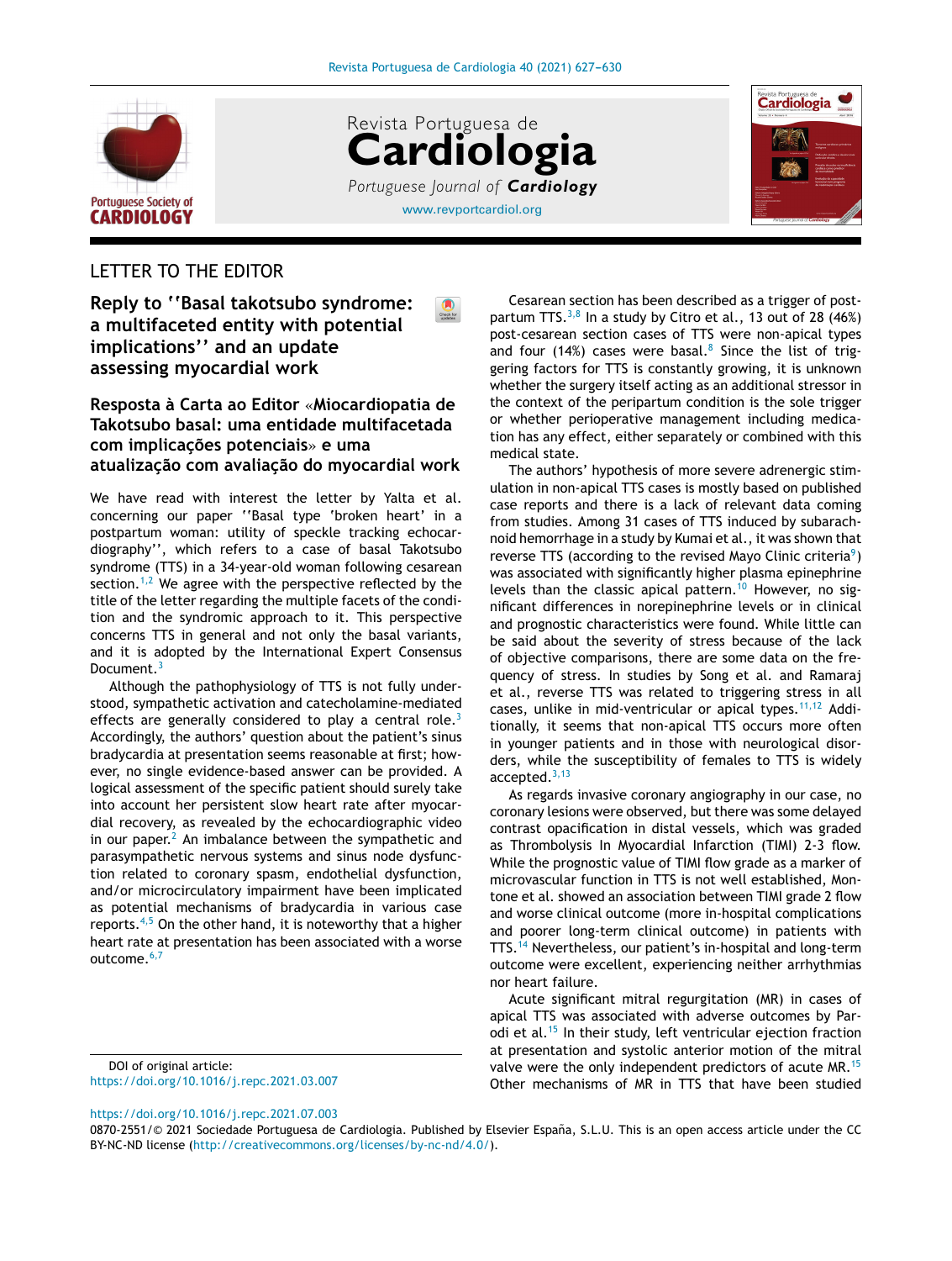

**Figure 1** Measurement of left ventricular myocardial work indices by two-dimensional transthoracic echocardiography in the acute phase. Results from myocardial work analysis: global work index (GWI): 1643 mmHg%, global constructive work (GCW): 1987 mmHg%, global wasted work (GWW): 272 mmHg%, global work efficiency (GWE): 76%. Reference ranges reported by the NORRE study for the age (20-40 years) and female subgroup: GWI 1800±251 mmHg%, GCW 2109±289 mmHg%, GWW 48-145 mmHg%, GWE 94-97%.<sup>[17](#page-3-0)</sup> The bull's-eye plot of myocardial work index shows very low values in basal segments (blue-coded areas) and an apparent increase in mid-ventricular and apical values. ANT: anterior wall; ANT SEPT: anteroseptal wall; BP: blood pressure; GLS: global longitudinal strain; INF: inferior wall; LAT: lateral wall; POST: posterior wall; SEPT: septal wall.

are papillary muscle displacement and leaflet tethering.<sup>[16](#page-3-0)</sup> Pending data from relevant studies specifically regarding basal types, we agree with Yalta et al.'s logical explanation primarily implicating mitral annulus dilatation as a result of basal ballooning. In our case, the mitral annulus diameter in the acute setting and on recovery was measured at 36 mm and 28 mm respectively (measurements in mid-diastole using parasternal long-axis view). Special reference should be made to the increased cardiac output related to pregnancy and the immediate postpartum period, which could have enhanced the severity of MR in this patient.

Our paper aimed to highlight longitudinal strain (LS) as an adjunctive diagnostic tool to conventional echocardiography, not as a substitute for it. Indeed, we believe that the characteristic bull's eye plot showing the impairment of basal LS values in a circumferential pattern sparing midventricular and apical segments was of utmost importance in confirming the correct diagnosis. Besides, the use of strain imaging in the acute setting is recommended by the European Association of Cardiovascular Imaging for both left and right ventricles.<sup>[16](#page-3-0)</sup> Its value seems to be more evident in nonapical cases and in those without marked left ventricular

segmental systolic impairment, both of which are harder to diagnose correctly. Certainly, measurement of segmental and global LS in the long term, along with conventional echocardiographic systolic measurements, is valuable and useful for the assessment of complete myocardial recovery. Unfortunately, further LS imaging beyond one month after the acute presentation is not available for our published case.

Finally, given the opportunity provided by this letter, we would like to update the case with the novel concept of myocardial work. The patient's global work index and global constructive work (GCW) were in the lower levels of the reference ranges reported by the NORRE study for her age (20-40 years) and female subgroup, while global wasted work (GWW) was high<sup>[17](#page-3-0)</sup> (Figure 1). As global work efficiency (GWE) is derived by dividing GCW by the sum of GCW and GWW, $17$  this parameter was significantly reduced ([Figure](#page-2-0) 2A). This is not surprising given that the basal segments made little contribution to ejection. At one-month review, GWE increased from 76% to 92%, with apparent improvement of basal segments showing recruitment of their contraction and left ventricular recovery ([Figure](#page-2-0) 2B).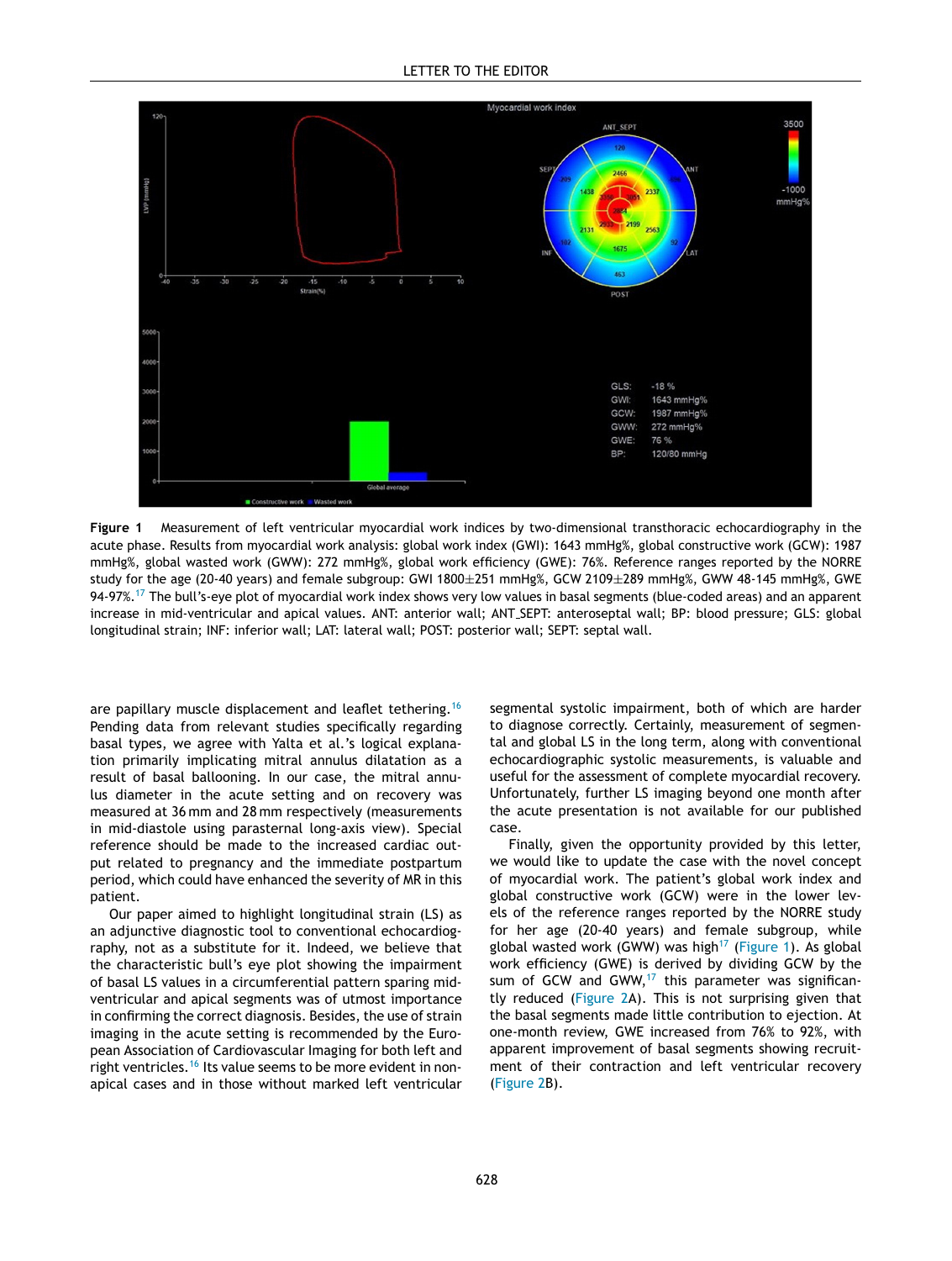<span id="page-2-0"></span>

**Figure 2** Bull's-eye plots of left ventricular myocardial work efficiency derived by two-dimensional transthoracic echocardiography. (A) In the acute phase, there was significant reduction in regional values of basal segments (red-coded areas); (B) on review one month later, basal segments had recovered. Almost all myocardial walls contributed equally to left ventricular ejection, and global work efficiency (GWE) increased from 76% to 92%. ANT: anterior wall; ANT SEPT: anteroseptal wall; BP: blood pressure; GCW: global constructive work; GLS: global longitudinal strain; GWI: global work index; GWW: global wasted work; INF: inferior wall; LAT: lateral wall; POST: posterior wall; SEPT: septal wall.

### **Conflicts of interest**

The authors have no conflicts of interest to declare.

#### **References**

- 1. [Yalta](http://refhub.elsevier.com/S0213-9111(21)00073-X/sbref0005) [K,](http://refhub.elsevier.com/S0213-9111(21)00073-X/sbref0005) [Ozturk](http://refhub.elsevier.com/S0213-9111(21)00073-X/sbref0005) [C,](http://refhub.elsevier.com/S0213-9111(21)00073-X/sbref0005) [Yalta](http://refhub.elsevier.com/S0213-9111(21)00073-X/sbref0005) [T,](http://refhub.elsevier.com/S0213-9111(21)00073-X/sbref0005) [et](http://refhub.elsevier.com/S0213-9111(21)00073-X/sbref0005) [al.](http://refhub.elsevier.com/S0213-9111(21)00073-X/sbref0005) [Basal](http://refhub.elsevier.com/S0213-9111(21)00073-X/sbref0005) [Takotsubo](http://refhub.elsevier.com/S0213-9111(21)00073-X/sbref0005) [Syndrome:](http://refhub.elsevier.com/S0213-9111(21)00073-X/sbref0005) [A](http://refhub.elsevier.com/S0213-9111(21)00073-X/sbref0005) [Multifaceted](http://refhub.elsevier.com/S0213-9111(21)00073-X/sbref0005) [Entity](http://refhub.elsevier.com/S0213-9111(21)00073-X/sbref0005) [with](http://refhub.elsevier.com/S0213-9111(21)00073-X/sbref0005) [Potential](http://refhub.elsevier.com/S0213-9111(21)00073-X/sbref0005) [Implications.](http://refhub.elsevier.com/S0213-9111(21)00073-X/sbref0005) [Rev](http://refhub.elsevier.com/S0213-9111(21)00073-X/sbref0005) [Port](http://refhub.elsevier.com/S0213-9111(21)00073-X/sbref0005) [Car](http://refhub.elsevier.com/S0213-9111(21)00073-X/sbref0005)[diol.](http://refhub.elsevier.com/S0213-9111(21)00073-X/sbref0005) [2021.](http://refhub.elsevier.com/S0213-9111(21)00073-X/sbref0005)
- 2. Miaris N, Kasinos N, Michelongona A, et al. Basal type 'broken heart' in a postpartum woman: utility of speckle tracking echocardiography. Rev Port Cardiol. 2021;40:65-7, [http://dx.doi.org/10.1016/j.repc.](dx.doi.org/10.1016/j.repc. 2020.04.010) 2020.04.010.
- 3. Ghadri JR, Wittstein IS, Prasad A, et al. International Expert Consensus Document on Takotsubo Syndrome (Part I): Clinical Characteristics Diagnostic Criteria, and Pathophysiology. Eur Heart J. 2018;39:2032-46, [http://dx.doi.org/10.1093/eurheartj/ehy076.](dx.doi.org/10.1093/eurheartj/ehy076)
- 4. Imori Y, Iwasaki YK, Takano H, et al. Takotsubo syndrome with severe bradycardia initiated by seizure: Is the implantation of a permanent pacemaker necessary? BMJ Case Rep. 2018;2018, [http://dx.doi.org/10.1136/bcr-2018-226480](dx.doi.org/10.1136/bcr-2018-226480), bcr2018226480.
- 5. Yassin AS, Subahi A, Abubakar H, et al. Sick Sinus Syndrome and Takotsubo Cardiomyopathy. Case Rep Cardiol. 2018;2018:3868091, [http://dx.doi.org/10.1155/2018/3868091](dx.doi.org/10.1155/2018/3868091).
- 6. Martín de Miguel I, Núñez-Gil IJ, Pérez-Castellanos A, et al. Electrocardiographic Characteristics and Associated Outcomes in Patients with Takotsubo Syndrome Insights from the RETAKO Registry. Curr Probl Cardiol. 2021;46:100841, [http://dx.doi.org/10.1016/j.cpcardiol.2021.100841.](dx.doi.org/10.1016/j.cpcardiol.2021.100841)
- 7. Arcari L, Limite LR, Cacciotti L, et al. Admission heart rate and in-hospital course of patients with Takotsubo syndrome. Int J Cardiol. 2018;273:15-21, [http://dx.doi.org/10.1016/j.ijcard.2018.07.145](dx.doi.org/10.1016/j.ijcard.2018.07.145).
- 8. Citro R, Lyon A, Arbustini E, et al. Takotsubo Syndrome After Cesarean Section: Rare But Possible. J Am Coll Cardiol. 2018;71:1838-9, [http://dx.doi.org/10.1016/j.jacc.2018.02.035.](dx.doi.org/10.1016/j.jacc.2018.02.035)
- 9. Scantlebury DC, Prasad A. Diagnosis of Takotsubo cardiomyopathy. Circ J. 2014;78:2129-39, [http://dx.doi.org/10.1253/circj.cj-14-0859](dx.doi.org/10.1253/circj.cj-14-0859).
- 10. Kumai T, Inamasu J, Watanabe E, et al. Differences between Takotsubo cardiomyopathy and reverse Takotsubo cardiomyopathy associated with subarachnoid hemorrhage. Int J Cardiol Heart Vasc. 2016;11:99-103, [http://dx.doi.org/10.1016/j.ijcha.2016.05.010](dx.doi.org/10.1016/j.ijcha.2016.05.010).
- 11. Song BG, Chun WJ, Park YH, et al. The clinical characteristics, laboratory parameters, electrocardiographic, and echocardiographic findings of reverse or inverted takotsubo cardiomyopathy: comparison with mid or apical variant. Clin Cardiol. 2011;34:693-9, [http://dx.doi.org/10.1002/clc.20953.](dx.doi.org/10.1002/clc.20953)
- 12. Ramaraj R, Movahed MR. Reverse or inverted takotsubo cardiomyopathy (reverse left ventricular apical ballooning syndrome) presents at a younger age compared with the mid or apical variant and is always associated with triggering stress. Congest Heart Fail. 2010;16:284-6, [http://dx.doi.org/10.1111/j.1751-7133.2010.00188.x.](dx.doi.org/10.1111/j.1751-7133.2010.00188.x)
- 13. Ghadri JR, Cammann VL, Napp LC, et al. Differences in the Clinical Profile and Outcomes of Typical and Atypical Takotsubo Syndrome: Data From the International Takotsubo Registry. JAMA Cardiol. 2016;1:335-40, [http://dx.doi.org/10.1001/jamacardio.2016.0225.](dx.doi.org/10.1001/jamacardio.2016.0225)
- 14. Montone RA, Galiuto L, Meucci MC, et al. Coronary slow flow is associated with a worse clinical outcome in